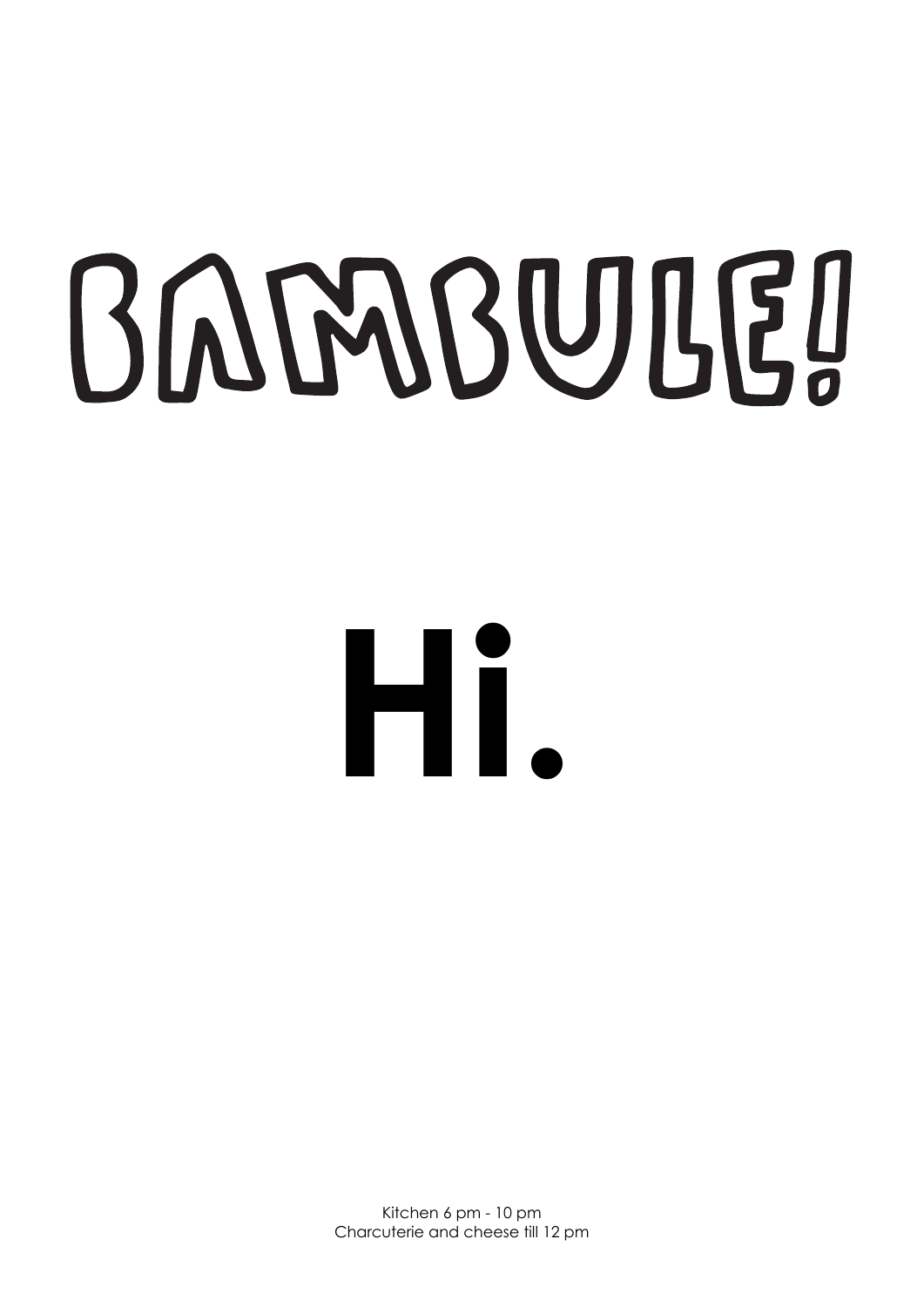### BAMBULE!

#### **F o o d**

Our menu consists of various creations, suitable for sharing so that guests can get a taste of the entire range of the **Bambule!** cuisine. Of course, it's also possible to put together an individual dish sequence. Or you let us guide you through the evening. Seasonal and market availability determine what we serve.

#### **We recommend 2 - 3 plates a person.**

| Julius Brantner Bread & Butter<br>+ charcuterie<br>(G/A/L)                  |                                        | 5<br>10 |
|-----------------------------------------------------------------------------|----------------------------------------|---------|
| Oysters Ancelin Speciale<br>basil Granité<br>(R/L/O/M)                      | 1 <sub>pc</sub><br>$\frac{1}{2}$ dozen | 4<br>20 |
| Bambule Caesars<br>lettuce, tartan cheese, capers<br>(G/B/D/L/H/M)          | stater<br>main                         | 9<br>14 |
| Beeftatare<br>sorrel, mustard seeds, toasted bread<br>(A/C/E/G/H/M/N/O)     |                                        | 12.     |
| Seatrout sashimi<br>onions, sour cream, coriander, cucumber<br>(D/G/H/M/NO) |                                        | 14      |
| Aubergine<br>mountain cheese, capers, parsley<br>(E/G/L/O)                  |                                        | 12.     |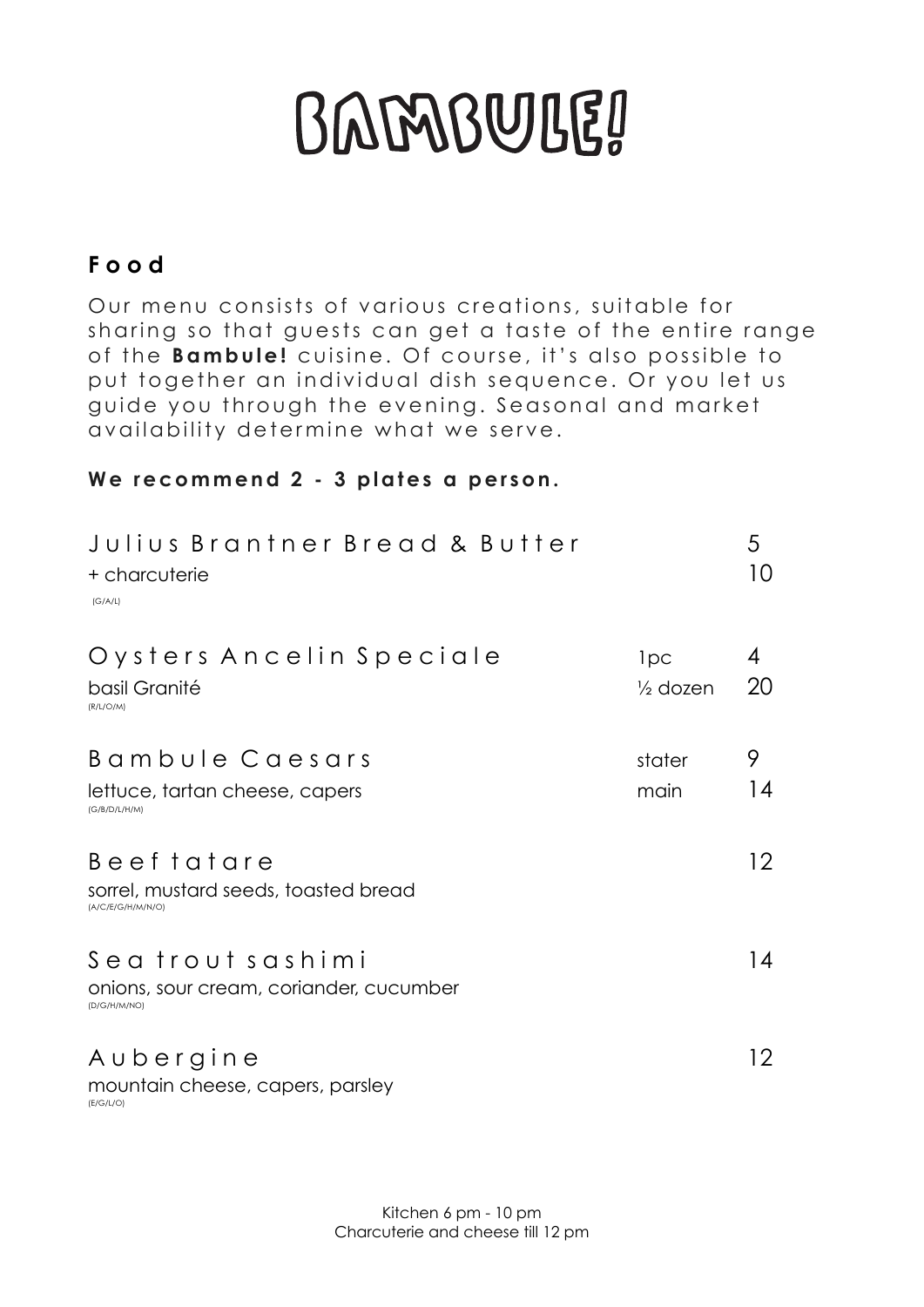### BAMBULE!

#### **B a m b u l e F o o d**

| Fish & Chips<br>Fish from Schliersee, remoulade, chips, dill, vinegar<br>(A/B/D/E/F/H/L/G/O)                             |        | 18 |
|--------------------------------------------------------------------------------------------------------------------------|--------|----|
| Steak Frites<br>Onglet, tarragon butter, beans, pommes allumettes<br>(G/H/E/F/M/L)                                       |        | 18 |
| Katsu Sando<br>Pork neck from the Chiemgau farm Locking, brioche,<br>pointed cabbage, blue cheese<br>(A/C/E/F/G/L/M/N/O) |        | 18 |
| Milk ice cream<br>Strawberries, Oxalis<br>(A/C/G)                                                                        |        | 6  |
| Cheese<br>cheese from Jumi, apple horseradish<br>(G/M/O)                                                                 | 3 pcs. |    |